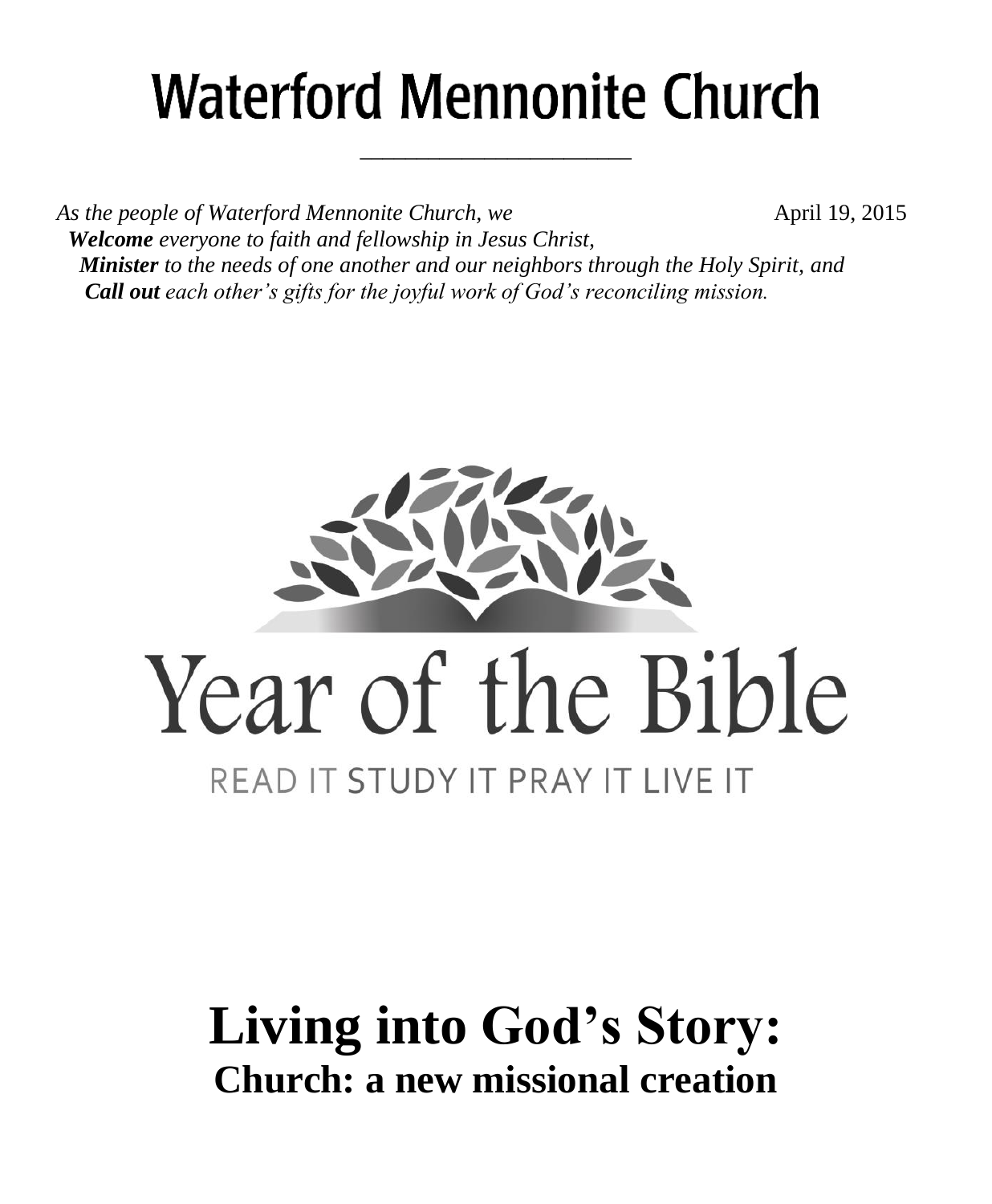| <b>Visualizing Scripture</b>                                                  |                                                           |                                 |  |  |
|-------------------------------------------------------------------------------|-----------------------------------------------------------|---------------------------------|--|--|
| Prelude                                                                       |                                                           | Anne Lehman                     |  |  |
| Gathering songs                                                               | Holy spirit, come with power                              | Christa Graber Kauffman<br>H 26 |  |  |
| Welcome and call to worship                                                   |                                                           | Jim Gascho                      |  |  |
| Lighting of the peace lamp*                                                   |                                                           |                                 |  |  |
| Offering                                                                      | Please pass the friendship pads as we give our offerings. | Anne Lehman                     |  |  |
| Congregational singing                                                        | God of the Bible<br>In Christ there is no East nor West   | $SI$ 26<br>H 306                |  |  |
| Children's time                                                               |                                                           |                                 |  |  |
| Scripture reading                                                             | Acts 15:22-31                                             |                                 |  |  |
| Sermon                                                                        | "Our missional ministry of reconciliation"                | Cindy Voth                      |  |  |
| Song of response                                                              | How can we be silent                                      | SI 61                           |  |  |
| Introducing Greg Hire as Coordinator of Ministry Gifts                        |                                                           |                                 |  |  |
| Neil Amstutz<br>Sharing and congregational prayer                             |                                                           |                                 |  |  |
| Benediction                                                                   |                                                           |                                 |  |  |
| Sending song                                                                  | If you believe and I believe                              | SJ 32                           |  |  |
| $H = Hymnal$ : A Worship Book; $SJ = Sing$ the Journey; $SS = Sing$ the Story |                                                           |                                 |  |  |

\*We light the peace lamp every Sunday to lament all unnecessary and violent loss of life around the world.

# **Living Stream Worship: Both services are live streamed at** [www.waterfordchurch.org](http://www.waterfordchurch.org/)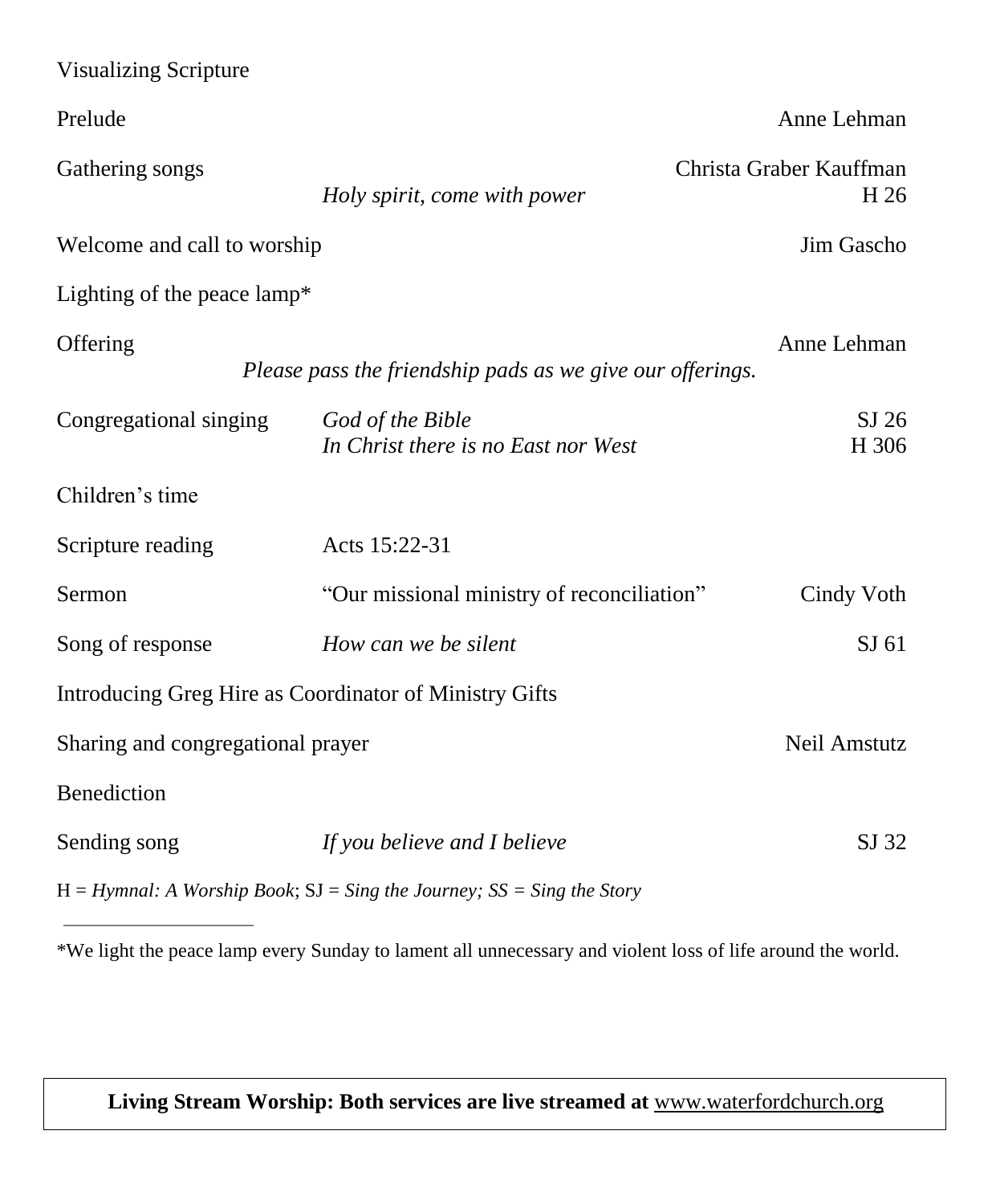# **Prayers for Brothers and Sisters**

*Unity and the ability to hear each other* as Mennonites close and far away meet together this summer at convention in Kansas City and Mennonite World Conference in Pennsylvania.

Grateful praise for our facilities coordinator*, Jan Oostland*.

*The 32 students graduating* from Eastern Mennonite Seminary on April 25, that they might have the courage and grace to follow the next steps in God's call.

*Radical Journey*, of Mennonite Mission Network, is laying the groundwork for a new learning and service location in Latin America. Pray for good host families and assignments where participants can both bless and be a blessing.

WMC young adults serving with Mennonite Central Committee – *Matthew Amstutz* in China and *Emily Bowman* in Honduras.

*Paul Zehr's family*, and his mother *Linda Zehr* who will begin a series of 33 radiation treatments for breast cancer starting this week and continuing over the coming months.

*Steve and Debbie Fath*, grieving the loss of Debbie's mother Marilyn Meredith.

For *Gladys Mast,* that she would be able to live joyfully with her present limitations.

#### **Welcome, Guests**

Large print copies of the bulletin and the hymnal and hearing aid systems are available from the ushers. Sermon boards for children are available at the back door; please pick one up as you enter. You are encouraged to bring infants through age two children to the nursery. Pick up the newsletter, *Buzz,* from the welcome kiosk in the foyer.

#### **Welcome Team**

| Greeter/Hosts  | Loren and Miriam Stauffer; Darrel and Karen Sommers                               |
|----------------|-----------------------------------------------------------------------------------|
| Ushers         | Bruce Snyder, Dennis Myers $(1st)$ ;                                              |
|                | Glenn Reinford, Byron Yoder, Wade Ramer (2nd)                                     |
| <b>Nursery</b> | Marge & Carly Gingerich $(1st)$ ; Amanda Stoltzfus and Leonard Shetler (nurture); |
|                | Monica Stutzman and Rebecca Weaver $(2nd)$                                        |
| Audiovisual    | Shawn Stutzman, Karen Sommers; Mark Daniels, Tony Miller                          |

# **Today**

| 8:00/10:45 a.m. Worship |                                                   |
|-------------------------|---------------------------------------------------|
| $9:15$ a.m.             | Coffee and fellowship                             |
| 9:30 a.m.               | Nurture hour—classes for all ages                 |
| $12:00$ p.m.            | College students' fellowship meal/fellowship hall |
| $5:00$ p.m.             | Year of the Bible scavenger hunt/fellowship hall  |